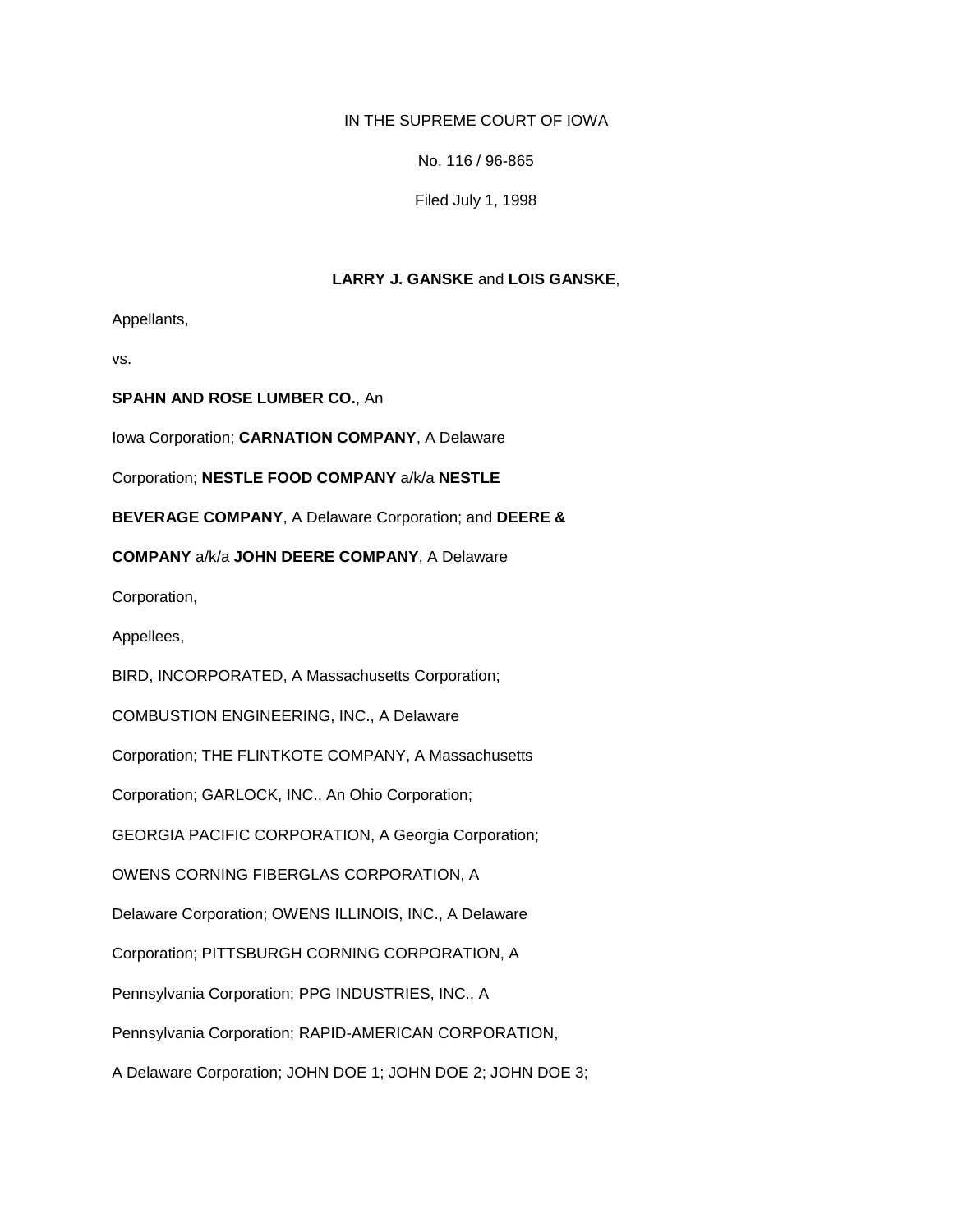# and VARIOUS UNKNOWN JOHN DOES TO BE NAMED WHEN

# IDENTIFIED,

## Defendants.

Appeal from the Iowa District Court for Black Hawk County, James L. Beeghly, Judge.

Appeal from dismissal of plaintiffs' common-law claims for employee's occupational disease. **AFFIRMED.**

Lex Hawkins, Glenn L. Norris, George F. Davison, Jr., and Carla T. Schemmel of Hawkins & Norris, Des Moines, for appellants.

James Heckmann of James Heckmann Law Offices, P.C., Dubuque, for appellee Spahn & Rose Lumber Co.

Randall Stefani of Ahlers, Cooney, Dorweiler, Haynie, Smith & Allbee, P.C., Des Moines, for appellee Nestle Food Company.

Richard J. Sapp and Thomas H. Walton of Nyemaster, Goode, McLaughlin, Voigts, West, Hansell & O'Brien, P.C., Des Moines, for appellee Deere & Co.

Considered by McGiverin, C.J., and Larson, Lavorato, Andreasen, and Ternus JJ.

## **LARSON, Justice.**

The district court dismissed these plaintiffs' common-law suit for damages based on an employee's contraction of mesothelioma. The court dismissed the suit on the ground that our workers' compensation and occupational disease statutes are the exclusive means of obtaining benefits for that disease. *See* Iowa Code chs. 85, 85A (1995). We affirm.

### **I.** *Facts and Judicial Proceedings*.

For many years prior to 1985, Larry J. Ganske worked for employers whose sites, he alleges, exposed him to asbestos. In 1994 Ganske was diagnosed with mesothelioma, an asbestos-related cancer. Ganske and his wife sued various former employers and manufacturers of asbestos products. Because the issue on this appeal is limited to the exclusivity of our workers' compensation statutes, only Ganske's former employers are involved. The manufacturers of the asbestos products are not participants in this appeal.

Ganske worked for Spahn and Rose Lumber Company in 1959, for Carnation Company (now Nestle Food Co.) from 1966 to 1973, and for Deere & Company from 1973 to 1985. Ganske alleged that he was exposed to various asbestos-containing products during his employment with all of these companies. The employers concede, for purposes of this appeal, that Ganske's disease arose out of and in the course of his employment.

The defendants filed motions, variously referred to as motions to dismiss and motions for summary judgment, all alleging the same defense: as a matter of law, Ganske's common-law claims for workrelated disease are preempted by the workers' compensation and occupational disease statutes found in Iowa Code chapters 85 and 85A.

## **II.** *The Law.*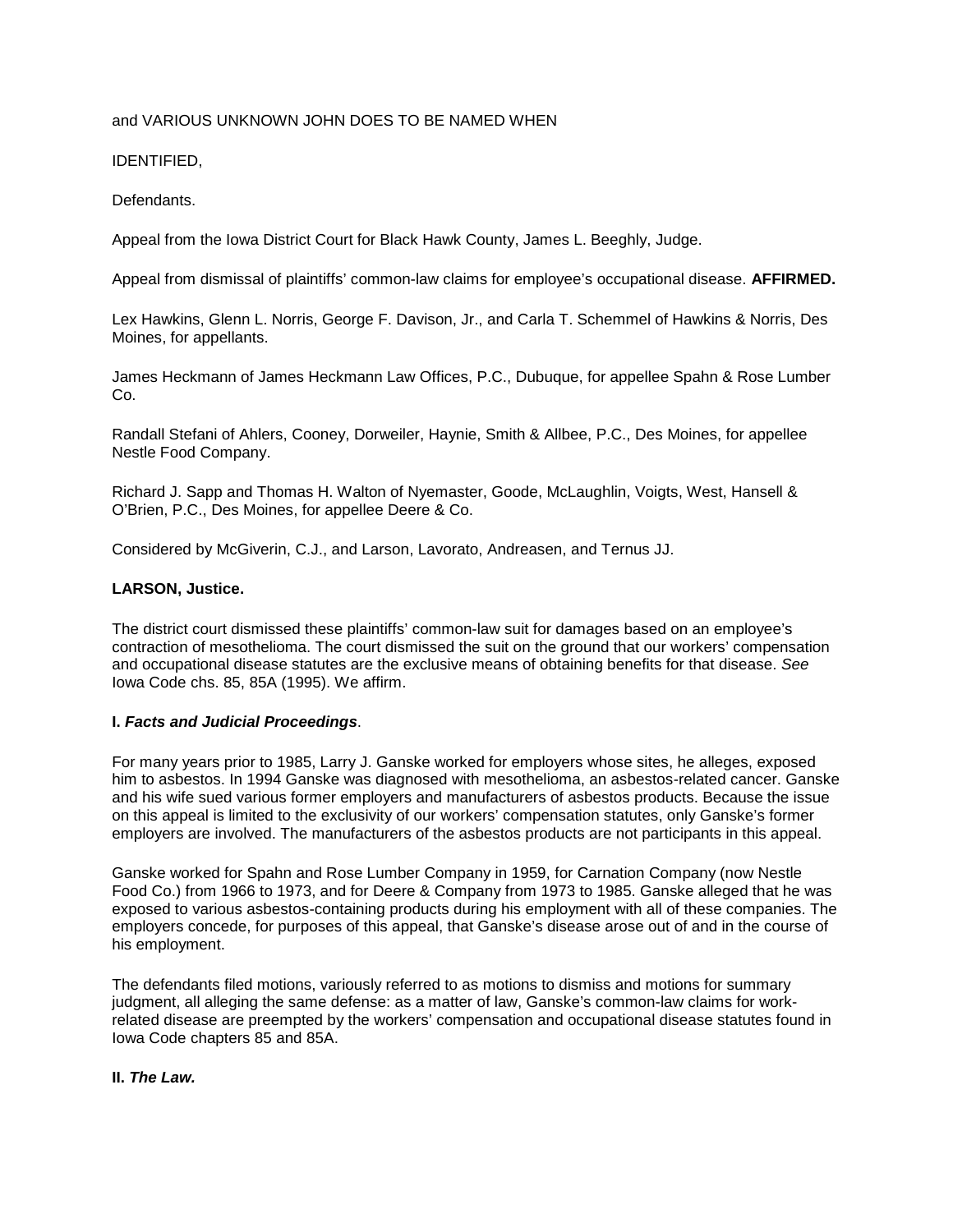Iowa Code section 85A.12 states:

An employer shall not be liable for any compensation for an occupational disease unless such disease shall be due to the nature of an employment in which the hazards of such disease actually exist, and which hazards are characteristic thereof and peculiar to the trade, occupation, process, or employment, and such disease actually arises out of the employment, and unless disablement or death results within three years in case of pneumoconiosis, or within one year in case of any other occupational disease, after the last injurious exposure to such disease in such employment . . . .

It is undisputed that Ganske's mesothelioma did not develop within either the one-year or three-year period provided by this section. He stopped working in those environments in 1985 and was not diagnosed with mesothelioma until 1994, so it appears that this suit is barred. Ganske argues, however, that, because his workers' compensation recovery is precluded by the time requirements of section 85A.12, his common-law right to recovery should remain intact—the quid pro quo for his loss of workers' compensation.

Ganske's legal hurdle, of course, is the exclusivity of workers' compensation. Iowa Code section 85.20 provides:

> The rights and remedies provided in this chapter [workers' compensation], chapter 85A [occupational disease] or chapter 85B [hearing loss] for an employee on account of injury [or] occupational disease . . . *for which benefits under this chapter, chapter 85A or chapter 85B are recoverable, shall be the exclusive and only rights and remedies of such employee*, the employee's personal or legal representatives, dependents, or next of kin, at common law or otherwise, on account of such injury [or] occupational disease . . . against:

> > 1. the employee's employer . . . .

(Emphasis added.) The parties apparently agree that mesothelioma is an occupational disease that normally would be compensable under the workers' compensation laws. The issue is whether benefits for *Ganske's* disease were "recoverable" in view of the long period of nondetection.

We have discussed the policy basis for workers' compensation statutes and the quid pro quo rationale underlying them.

> "The primary purpose of the workers' compensation statute is to benefit the worker and his or her dependents, insofar as statutory requirements permit." *McSpadden v. Big Ben Coal Co.*, 288 N.W.2d 181, 188 (Iowa 1980). *Accord, Caterpillar Tractor Co. v. Shook*, 313 N.W.2d 503, 506 (Iowa 1981) ("Thus the statute is to be interpreted liberally with a view toward that objective.").

The legislature has plainly tried by the foregoing statutes to protect employers from facing tort suits brought by injured employees. It should certainly not be necessary to repeat here that this protection is in exchange for advantages to employees under the workers' compensation act. The protection is a worthy goal, much in the public interest, including the interests of employees who have a great deal at stake in the act.

. . . .

The plain language of section 85.20 refutes any contention that an employee can sue an employer . . . .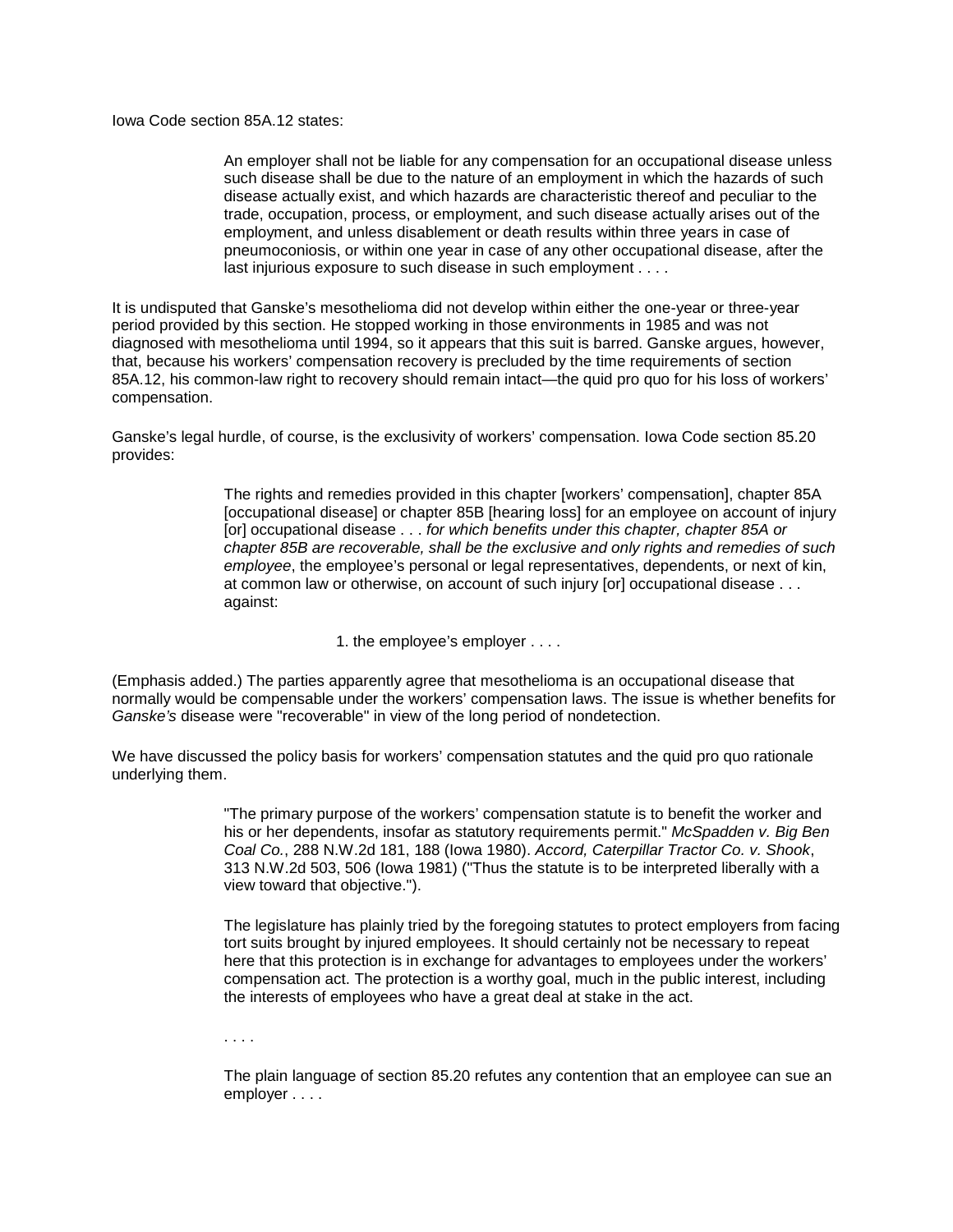### *Harned v. Farmland Foods, Inc.*, 331 N.W.2d 98, 100 (Iowa 1983).

One workers' compensation authority has noted that, if an injury is, in general, compensable under workers' compensation, a worker who does not actually realize the benefits because of the specific facts of that worker's case may still be denied a common-law remedy under the exclusivity rationale of the statutes. *See* 6 Arthur Larson & Lex K. Larson, *Larson's Workers' Compensation Law* § 65.00, at 12-1 (1998) [hereinafter Larson]. Thus,

> [t]he compensation remedy is exclusive of all other remedies by the employee or his dependents against the employer and insurance carrier for the same injury, if the injury falls within the coverage formula of the act. If it does not, as in the case where occupational diseases were deemed omitted because not within the concept of accidental injury, the compensation act does not disturb any existing remedy. However, if the injury itself comes within the coverage formula, an action for damages is barred even [Ithough the particular element of damage is not compensated for, as in the case of disfigurement in some states, impotency, or pain and suffering.

*Id.* In such case,

[a] distinction must be drawn . . . between an injury which does not come within the fundamental coverage provisions of the act, and an injury which is in itself covered but for which, under the facts of the particular case, no compensation is payable.

6 Larson § 65.40, at 12-55.

Further, Iowa Code section 85A.12, which relieves employers from any liability for disablement or death after one year (or three for pneumoconiosis) from the worker's last exposure is not amenable to the application of the "discovery" doctrine.

This is because, although the claimant contends otherwise, we are not dealing with a statute of limitation. The provision [section 85A.12] does not list times within which claims must be brought, a routine ingredient of a statute of limitations. Rather it states conditions which must exist before a right of compensation arises. Under its provisions the disease must manifest itself within set periods (three years for pneumoconiosis—or one year for other occupational diseases). Otherwise the statute provides no recovery. Like a statute of limitations the section is grounded in time. Unlike a statute of limitations, however, it has nothing to do with when actions must be brought.

The discovery rule is a device to relieve the harshness in certain applications of statutes of limitations. It extends the time within which actions must be brought. The rule cannot be used to eliminate statutory elements for a cause of action.

*Meyer v. Iowa State Penitentiary*, 476 N.W.2d 58, 60 (Iowa 1991) (citations omitted) (footnote omitted). *Meyer* also involved a mesothelioma claim in which we held that the widow of a former employee was not eligible for occupational disease benefits because the disease did not manifest itself within the statutory time period. That case did not address the present issue—whether a claimant has a common-law remedy in such a case. We have said that

[t]he Workmen's Compensation Law creates a right of action . . . . The legislature, having the power to create the right, may affix the conditions under which it is to be enforced, and a compliance with those conditions is essential.

*Otis v. Parrott*, 233 Iowa 1039, 1045-46, 8 N.W.2d 708, 712-13 (1943). One requirement for recovery under chapter 85A is that a worker's disablement or death occur within the prescribed one- or three-year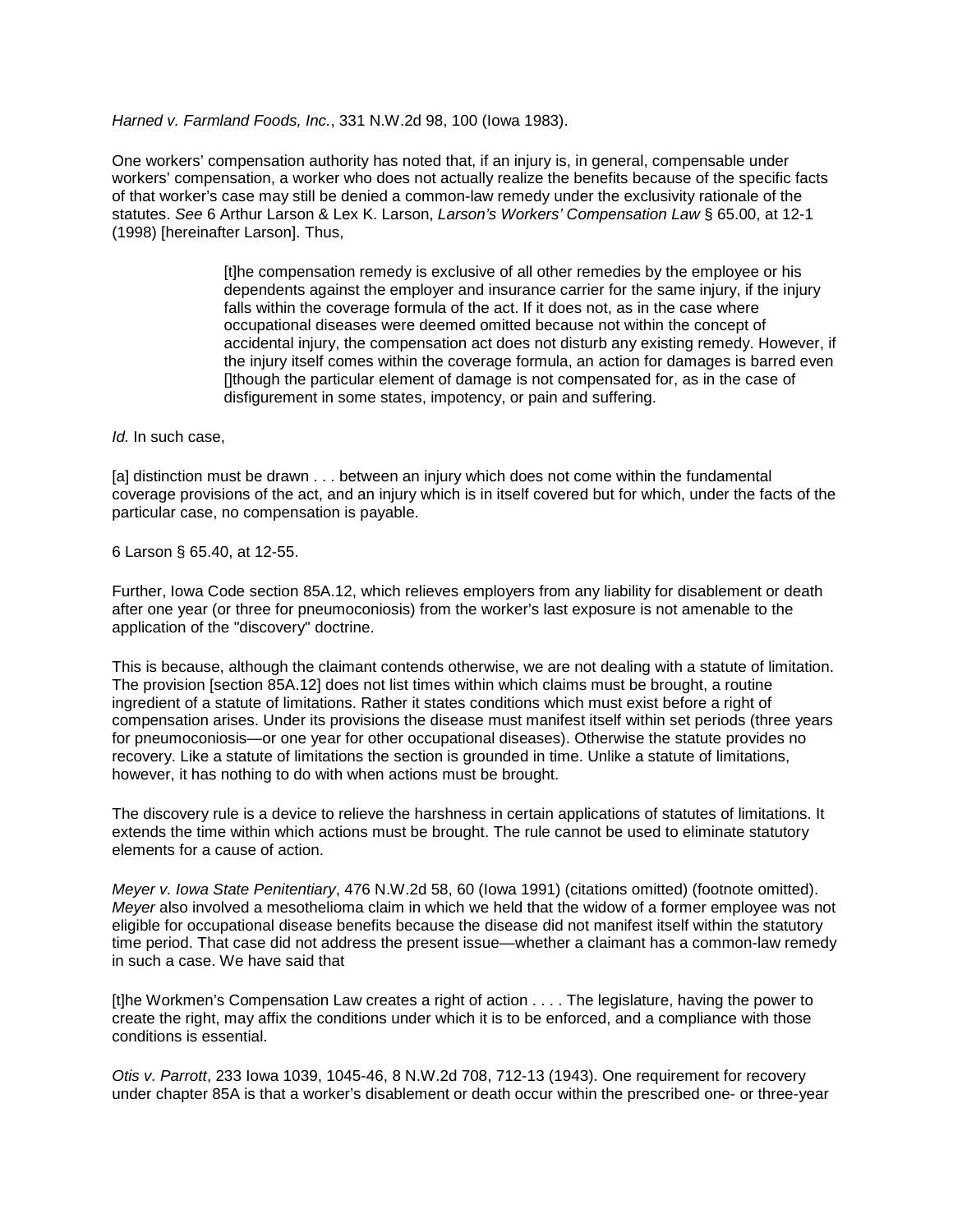period. Iowa Code § 85A.12. In this case, benefits were recoverable, even though they had not actually been recovered, because mesothelioma is a covered disease.

In *Weldon v. Celotex Corp*.*,* 695 F.2d 67 (3d Cir. 1982), the Third Circuit interpreted Pennsylvania's occupational disease act (limiting compensation for asbestosis claims to those arising within three years) to be the worker's exclusive remedy, even though the deceased employee did not develop the disease for twenty-five years. *Weldon*, 695 F.2d at 69-71. The Pennsylvania statute, like Iowa's, provides a no-fault system of guaranteed payment to employees in exchange for the employer's immunity from common-law suit.

Ganske attempts to individualize the concept of quid pro quo on the ground that *he* did not receive workers' compensation benefits, and he therefore should not be precluded from bringing a common-law action. The quid pro quo concept, however, cannot be so limited. The theory of workers' compensation is that workers and employers, as groups and not as individuals, are deemed to relinquish certain of their common-law rights in exchange for a limited, relatively certain recovery under workers' compensation.

As the *Weldon* court observed,

[t]he statutory scheme thus operates on a law of averages. In some instances where he could prove negligence, an employee may receive less compensation than he would recover in damages in a common law suit. In other situations, an employer may have to pay compensation where he would not be liable for any sum at common law. *Despite inequities in specific cases, the underlying assumption is that, on the whole, the legislation provides substantial justice.*

There can be no recovery at common law for a disease that is covered by the Act.

695 F.2d at 70 (e IN THE SUPREME COURT OF IOWA

No. 116 / 96-865

Filed July 1, 1998

# **LARRY J. GANSKE** and **LOIS GANSKE**,

Appellants,

vs.

**SPAHN AND ROSE LUMBER CO.**, An

Iowa Corporation; **CARNATION COMPANY**, A Delaware

Corporation; **NESTLE FOOD COMPANY** a/k/a **NESTLE**

**BEVERAGE COMPANY**, A Delaware Corporation; and **DEERE &**

**COMPANY** a/k/a **JOHN DEERE COMPANY**, A Delaware

Corporation,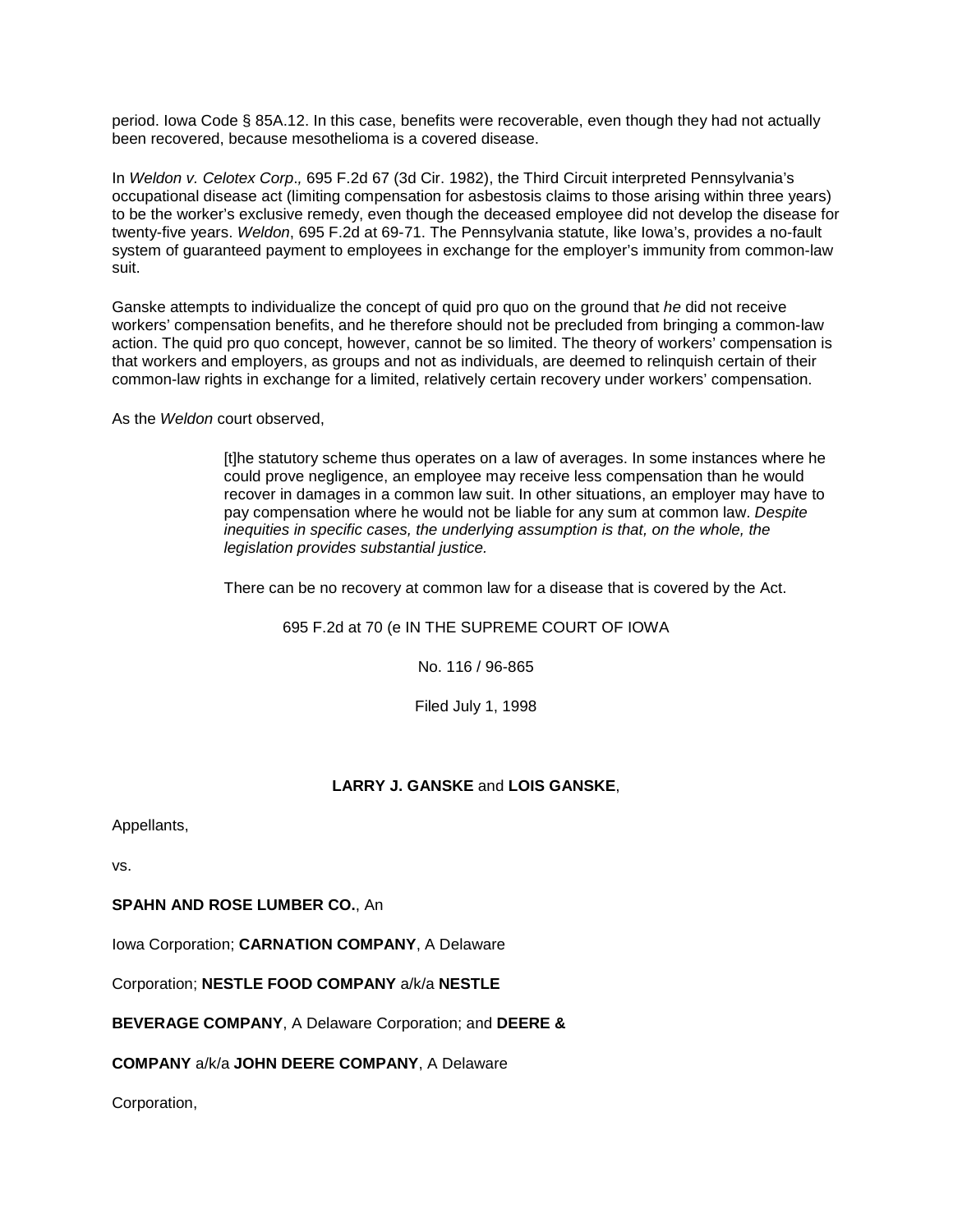Appellees,

BIRD, INCORPORATED, A Massachusetts Corporation;

COMBUSTION ENGINEERING, INC., A Delaware

Corporation; THE FLINTKOTE COMPANY, A Massachusetts

Corporation; GARLOCK, INC., An Ohio Corporation;

GEORGIA PACIFIC CORPORATION, A Georgia Corporation;

OWENS CORNING FIBERGLAS CORPORATION, A

Delaware Corporation; OWENS ILLINOIS, INC., A Delaware

Corporation; PITTSBURGH CORNING CORPORATION, A

Pennsylvania Corporation; PPG INDUSTRIES, INC., A

Pennsylvania Corporation; RAPID-AMERICAN CORPORATION,

A Delaware Corporation; JOHN DOE 1; JOHN DOE 2; JOHN DOE 3;

and VARIOUS UNKNOWN JOHN DOES TO BE NAMED WHEN

IDENTIFIED,

Defendants.

Appeal from the Iowa District Court for Black Hawk County, James L. Beeghly, Judge.

Appeal from dismissal of plaintiffs' common-law claims for employee's occupational disease. **AFFIRMED.**

Lex Hawkins, Glenn L. Norris, George F. Davison, Jr., and Carla T. Schemmel of Hawkins & Norris, Des Moines, for appellants.

James Heckmann of James Heckmann Law Offices, P.C., Dubuque, for appellee Spahn & Rose Lumber Co.

Randall Stefani of Ahlers, Cooney, Dorweiler, Haynie, Smith & Allbee, P.C., Des Moines, for appellee Nestle Food Company.

Richard J. Sapp and Thomas H. Walton of Nyemaster, Goode, McLaughlin, Voigts, West, Hansell & O'Brien, P.C., Des Moines, for appellee Deere & Co.

Considered by McGiverin, C.J., and Larson, Lavorato, Andreasen, and Ternus JJ.

**LARSON, Justice.**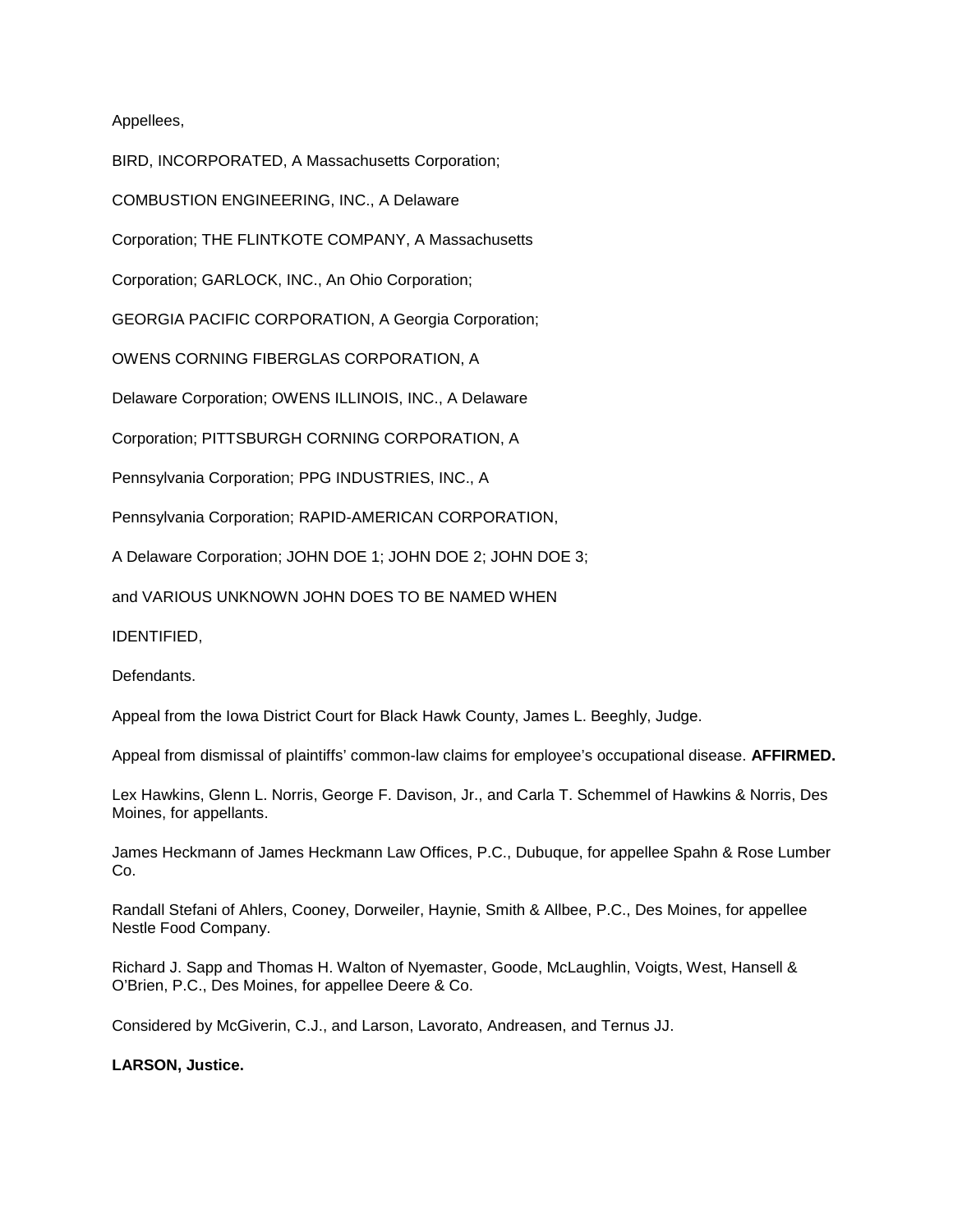The district court dismissed these plaintiffs' common-law suit for damages based on an employee's contraction of mesothelioma. The court dismissed the suit on the ground that our workers' compensation and occupational disease statutes are the exclusive means of obtaining benefits for that disease. *See* Iowa Code chs. 85, 85A (1995). We affirm.

## **I.** *Facts and Judicial Proceedings*.

For many years prior to 1985, Larry J. Ganske worked for employers whose sites, he alleges, exposed him to asbestos. In 1994 Ganske was diagnosed with mesothelioma, an asbestos-related cancer. Ganske and his wife sued various former employers and manufacturers of asbestos products. Because the issue on this appeal is limited to the exclusivity of our workers' compensation statutes, only Ganske's former employers are involved. The manufacturers of the asbestos products are not participants in this appeal.

Ganske worked for Spahn and Rose Lumber Company in 1959, for Carnation Company (now Nestle Food Co.) from 1966 to 1973, and for Deere & Company from 1973 to 1985. Ganske alleged that he was exposed to various asbestos-containing products during his employment with all of these companies. The employers concede, for purposes of this appeal, that Ganske's disease arose out of and in the course of his employment.

The defendants filed motions, variously referred to as motions to dismiss and motions for summary judgment, all alleging the same defense: as a matter of law, Ganske's common-law claims for workrelated disease are preempted by the workers' compensation and occupational disease statutes found in Iowa Code chapters 85 and 85A.

## **II.** *The Law.*

Iowa Code section 85A.12 states:

An employer shall not be liable for any compensation for an occupational disease unless such disease shall be due to the nature of an employment in which the hazards of such disease actually exist, and which hazards are characteristic thereof and peculiar to the trade, occupation, process, or employment, and such disease actually arises out of the employment, and unless disablement or death results within three years in case of pneumoconiosis, or within one year in case of any other occupational disease, after the last injurious exposure to such disease in such employment . . . .

It is undisputed that Ganske's mesothelioma did not develop within either the one-year or three-year period provided by this section. He stopped working in those environments in 1985 and was not diagnosed with mesothelioma until 1994, so it appears that this suit is barred. Ganske argues, however, that, because his workers' compensation recovery is precluded by the time requirements of section 85A.12, his common-law right to recovery should remain intact—the quid pro quo for his loss of workers' compensation.

Ganske's legal hurdle, of course, is the exclusivity of workers' compensation. Iowa Code section 85.20 provides:

> The rights and remedies provided in this chapter [workers' compensation], chapter 85A [occupational disease] or chapter 85B [hearing loss] for an employee on account of injury [or] occupational disease . . . *for which benefits under this chapter, chapter 85A or chapter 85B are recoverable, shall be the exclusive and only rights and remedies of such employee*, the employee's personal or legal representatives, dependents, or next of kin, at common law or otherwise, on account of such injury [or] occupational disease . . . against: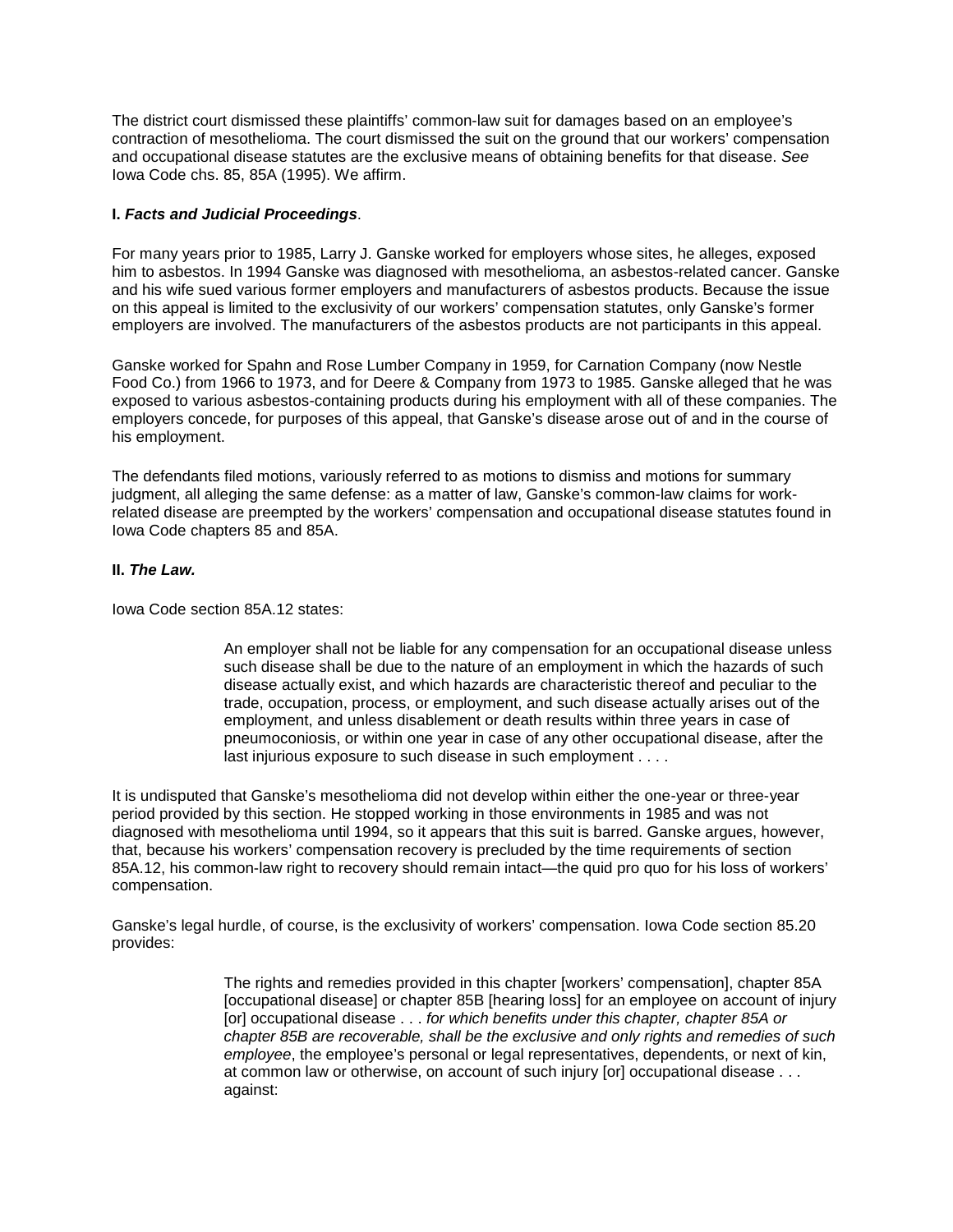1. the employee's employer . . . .

(Emphasis added.) The parties apparently agree that mesothelioma is an occupational disease that normally would be compensable under the workers' compensation laws. The issue is whether benefits for *Ganske's* disease were "recoverable" in view of the long period of nondetection.

We have discussed the policy basis for workers' compensation statutes and the quid pro quo rationale underlying them.

> "The primary purpose of the workers' compensation statute is to benefit the worker and his or her dependents, insofar as statutory requirements permit." *McSpadden v. Big Ben Coal Co.*, 288 N.W.2d 181, 188 (Iowa 1980). *Accord, Caterpillar Tractor Co. v. Shook*, 313 N.W.2d 503, 506 (Iowa 1981) ("Thus the statute is to be interpreted liberally with a view toward that objective.").

The legislature has plainly tried by the foregoing statutes to protect employers from facing tort suits brought by injured employees. It should certainly not be necessary to repeat here that this protection is in exchange for advantages to employees under the workers' compensation act. The protection is a worthy goal, much in the public interest, including the interests of employees who have a great deal at stake in the act.

. . . .

The plain language of section 85.20 refutes any contention that an employee can sue an employer . . . .

*Harned v. Farmland Foods, Inc.*, 331 N.W.2d 98, 100 (Iowa 1983).

One workers' compensation authority has noted that, if an injury is, in general, compensable under workers' compensation, a worker who does not actually realize the benefits because of the specific facts of that worker's case may still be denied a common-law remedy under the exclusivity rationale of the statutes. *See* 6 Arthur Larson & Lex K. Larson, *Larson's Workers' Compensation Law* § 65.00, at 12-1 (1998) [hereinafter Larson]. Thus,

> [t]he compensation remedy is exclusive of all other remedies by the employee or his dependents against the employer and insurance carrier for the same injury, if the injury falls within the coverage formula of the act. If it does not, as in the case where occupational diseases were deemed omitted because not within the concept of accidental injury, the compensation act does not disturb any existing remedy. However, if the injury itself comes within the coverage formula, an action for damages is barred even []though the particular element of damage is not compensated for, as in the case of disfigurement in some states, impotency, or pain and suffering.

*Id.* In such case,

[a] distinction must be drawn . . . between an injury which does not come within the fundamental coverage provisions of the act, and an injury which is in itself covered but for which, under the facts of the particular case, no compensation is payable.

6 Larson § 65.40, at 12-55.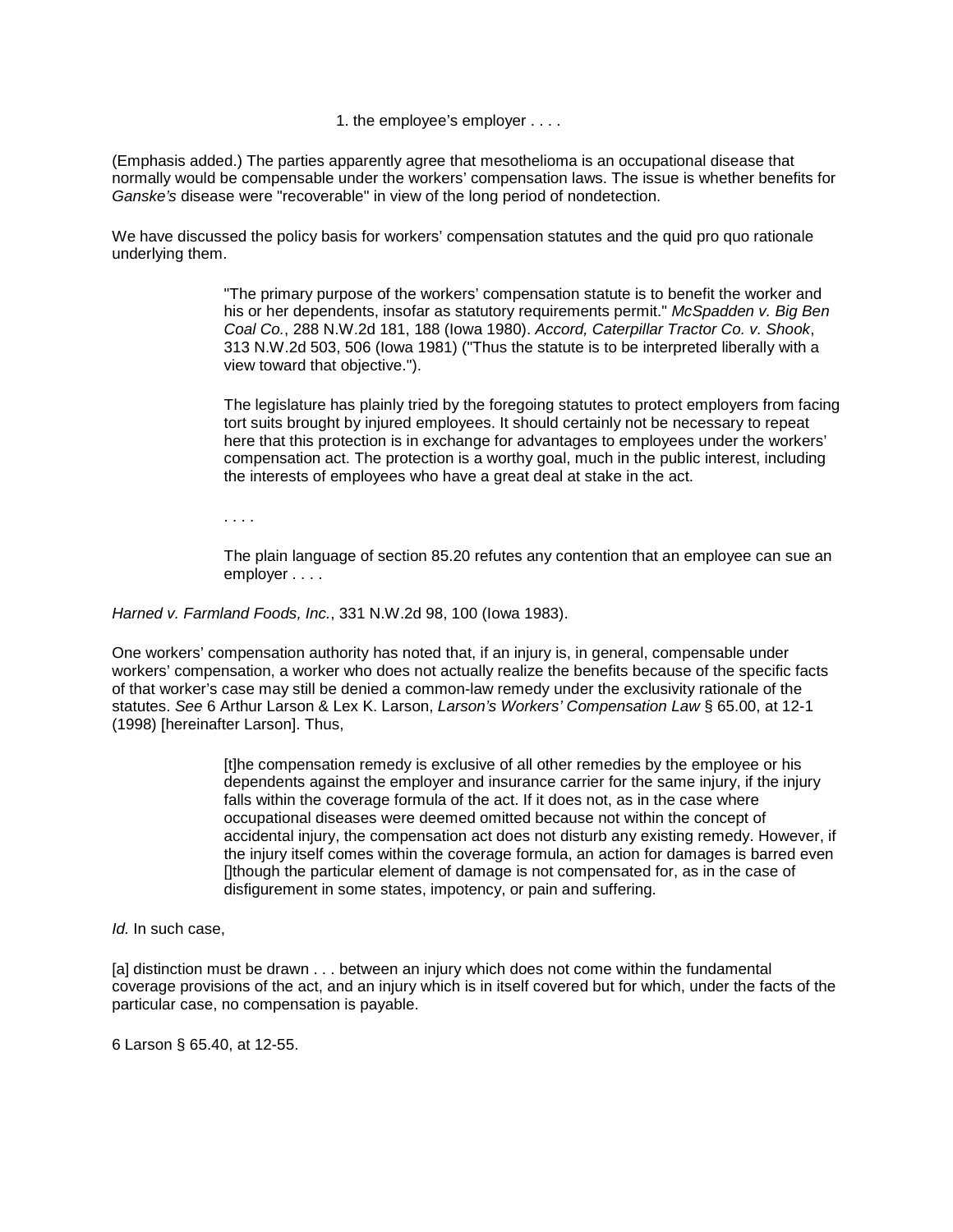Further, Iowa Code section 85A.12, which relieves employers from any liability for disablement or death after one year (or three for pneumoconiosis) from the worker's last exposure is not amenable to the application of the "discovery" doctrine.

This is because, although the claimant contends otherwise, we are not dealing with a statute of limitation. The provision [section 85A.12] does not list times within which claims must be brought, a routine ingredient of a statute of limitations. Rather it states conditions which must exist before a right of compensation arises. Under its provisions the disease must manifest itself within set periods (three years for pneumoconiosis—or one year for other occupational diseases). Otherwise the statute provides no recovery. Like a statute of limitations the section is grounded in time. Unlike a statute of limitations, however, it has nothing to do with when actions must be brought.

The discovery rule is a device to relieve the harshness in certain applications of statutes of limitations. It extends the time within which actions must be brought. The rule cannot be used to eliminate statutory elements for a cause of action.

*Meyer v. Iowa State Penitentiary*, 476 N.W.2d 58, 60 (Iowa 1991) (citations omitted) (footnote omitted). *Meyer* also involved a mesothelioma claim in which we held that the widow of a former employee was not eligible for occupational disease benefits because the disease did not manifest itself within the statutory time period. That case did not address the present issue—whether a claimant has a common-law remedy in such a case. We have said that

[t]he Workmen's Compensation Law creates a right of action . . . . The legislature, having the power to create the right, may affix the conditions under which it is to be enforced, and a compliance with those conditions is essential.

*Otis v. Parrott*, 233 Iowa 1039, 1045-46, 8 N.W.2d 708, 712-13 (1943). One requirement for recovery under chapter 85A is that a worker's disablement or death occur within the prescribed one- or three-year period. Iowa Code § 85A.12. In this case, benefits were recoverable, even though they had not actually been recovered, because mesothelioma is a covered disease.

In *Weldon v. Celotex Corp*.*,* 695 F.2d 67 (3d Cir. 1982), the Third Circuit interpreted Pennsylvania's occupational disease act (limiting compensation for asbestosis claims to those arising within three years) to be the worker's exclusive remedy, even though the deceased employee did not develop the disease for twenty-five years. *Weldon*, 695 F.2d at 69-71. The Pennsylvania statute, like Iowa's, provides a no-fault system of guaranteed payment to employees in exchange for the employer's immunity from common-law suit.

Ganske attempts to individualize the concept of quid pro quo on the ground that *he* did not receive workers' compensation benefits, and he therefore should not be precluded from bringing a common-law action. The quid pro quo concept, however, cannot be so limited. The theory of workers' compensation is that workers and employers, as groups and not as individuals, are deemed to relinquish certain of their common-law rights in exchange for a limited, relatively certain recovery under workers' compensation.

As the *Weldon* court observed,

[t]he statutory scheme thus operates on a law of averages. In some instances where he could prove negligence, an employee may receive less compensation than he would recover in damages in a common law suit. In other situations, an employer may have to pay compensation where he would not be liable for any sum at common law. *Despite inequities in specific cases, the underlying assumption is that, on the whole, the legislation provides substantial justice.*

There can be no recovery at common law for a disease that is covered by the Act.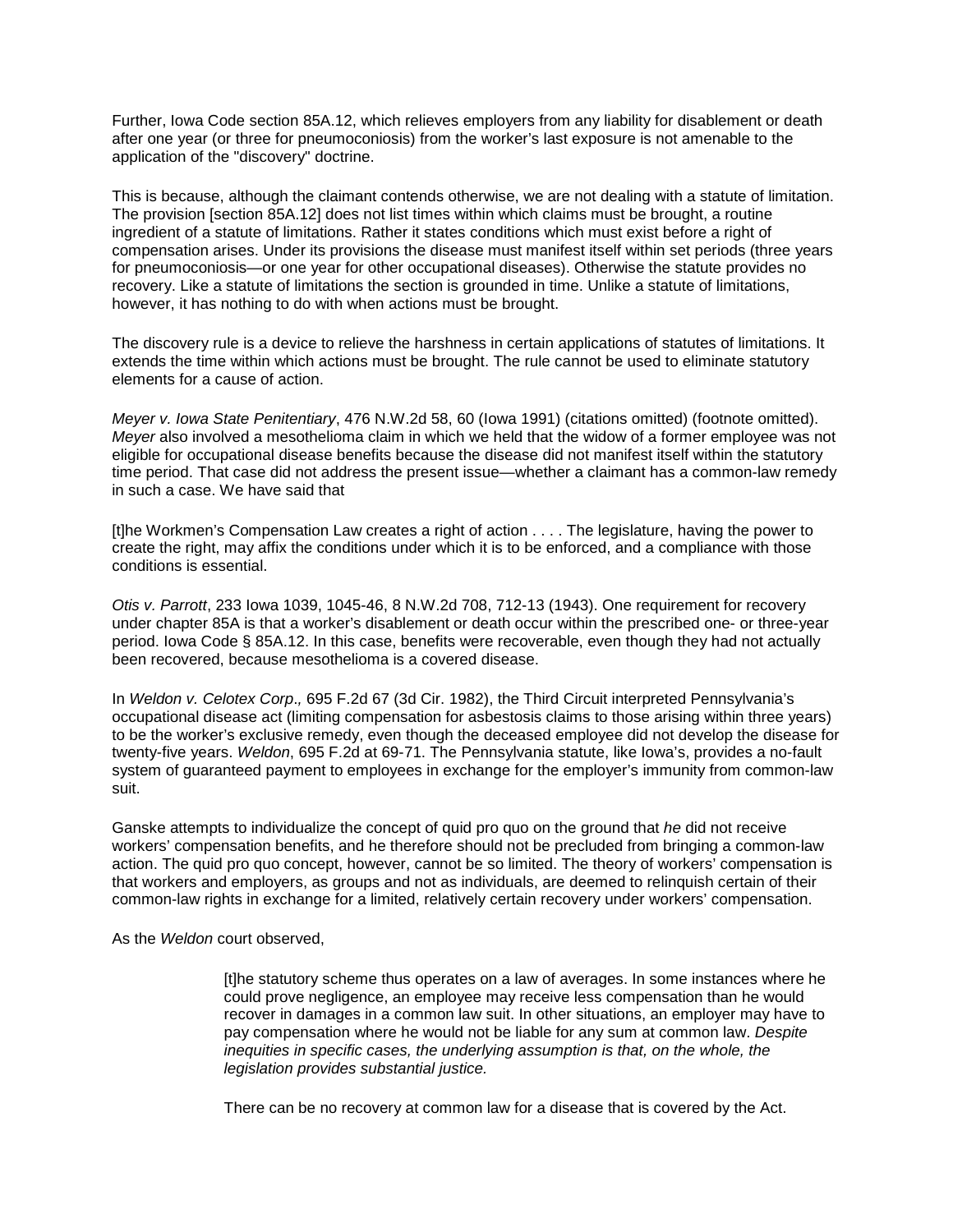695 F.2d at 70 (emphasis added). The court concluded:

We agree that the three-year period provided by the . . . Act does not restrict coverage of those diseases that are listed, but only limits the time within which claims will be recognized. Consequently, [the employee's] illness and death were within the ambit of the Act and plaintiff's common law remedies are barred.

*Id.* at 71 (footnote omitted).

The Kansas court in *Tomlinson v. Owens-Corning Fiberglas Corp.*, 770 P.2d 833 (Kan. 1989), reached a similar result. Relying on the exclusivity provision of its workers' compensation statute, the court held that a claimant was barred from receiving compensation even though the asbestos-related disease did not become known within the allowable time limits. *Id.* at 838.

We agree with the district court that workers' compensation provided the exclusive remedy for Ganske's mesothelioma and that this common-law suit is therefore barred. We affirm the dismissal.

### **III.** *The Constitutional Challenge.*

Ganske argues that, if our workers' compensation statutes provide the exclusive remedy and Ganske was unable to learn of his condition prior to the expiration of the statutory time for claims, the statute violates his constitutional due process and equal protection rights.

He raised the constitutional issue in his resistance to the defendants' motions to dismiss and for summary judgment; however, the district court did not rule on the constitutional issue. Ganske did not file a motion under Iowa Rule of Civil Procedure 179(b) to expand the order and findings. He has therefore waived the issue on appeal. *See Clinton Nat'l Bank v. Kirk Gross Co.*, 559 N.W.2d 282, 283 n.3 (Iowa 1997).

#### **AFFIRMED.**

mphasis added). The court concluded:

We agree that the three-year period provided by the . . . Act does not restrict coverage of those diseases that are listed, but only limits the time within which claims will be recognized. Consequently, [the employee's] illness and death were within the ambit of the Act and plaintiff's common law remedies are barred.

*Id*. at 71 (footnote omitted).

The Kansas court in *Tomlinson v. Owens-Corning Fiberglas Corp.*, 770 P.2d 833 (Kan. 1989), reached a similar result. Relying on the exclusivity provision of its workers' compensation statute, the court held that a claimant was barred from receiving compensation even though the asbestos-related disease did not become known within the allowable time limits. *Id.* at 838.

We agree with the district court that workers' compensation provided the exclusive remedy for Ganske's mesothelioma and that this common-law suit is therefore barred. We affirm the dismissal.

#### **III.** *The Constitutional Challenge.*

Ganske argues that, if our workers' compensation statutes provide the exclusive remedy and Ganske was unable to learn of his condition prior to the expiration of the statutory time for claims, the statute violates his constitutional due process and equal protection rights.